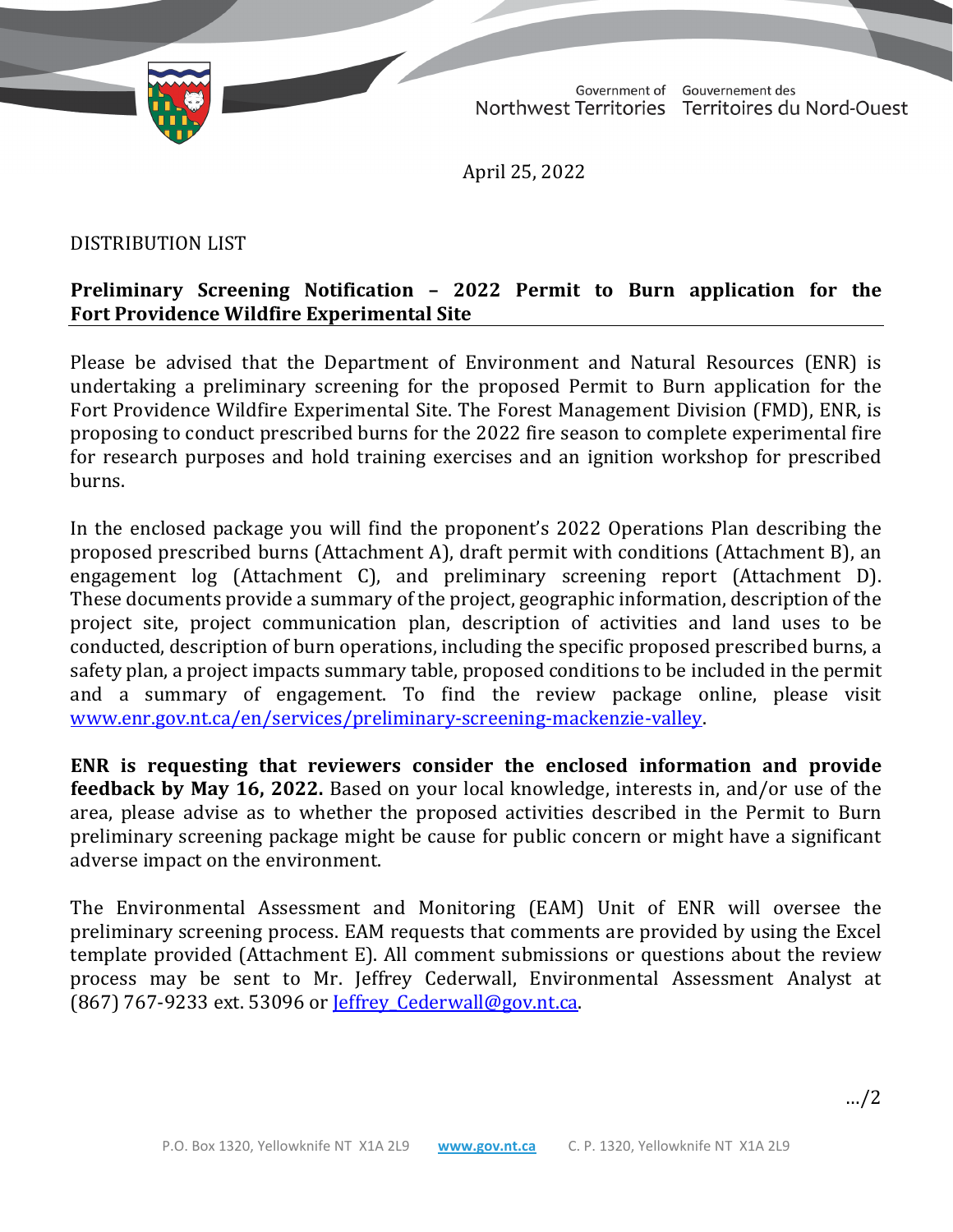Should reviewers have technical questions about this proposal, you are encouraged to contact Mr. Daniel Allaire, Manager, Forestry South Slave Region, at (867) 872-6425 or Daniel Allaire@gov.nt.ca.

Sincerely,

Shane Thompson<br>Minister Minister Environment and Natural Resources

Attachments

c. Honourable Caroline Cochrane Premier

> Shaleen Woodward Principal Secretary

Martin Goldney Secretary to Cabinet/Deputy Minister Executive and Indigenous Affairs

Dr. Erin Kelly Deputy Minister Environment and Natural Resources

Shawn McCann Deputy Secretary, Indigenous and Intergovernmental Affairs Executive and Indigenous Affairs

Andrew Applejohn A/Director, Environmental Stewardship and Climate Change Environment and Natural Resources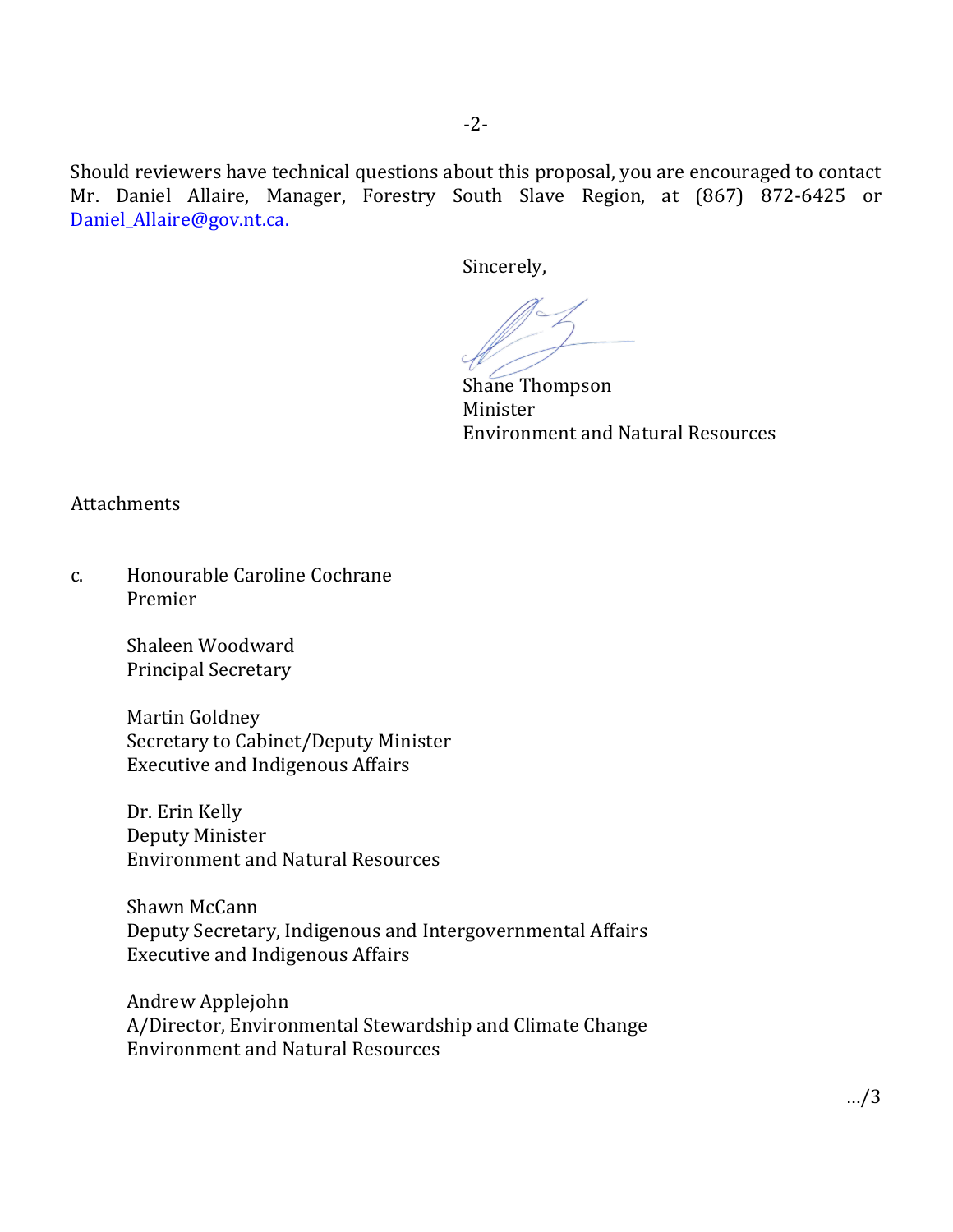Jamie Chambers Regional Superintendent, Dehcho Region Environment and Natural Resources

Tony Vermillion Regional Superintendent, South Slave Region Environment and Natural Resources

Peter Fast Chief Negotiator Executive and Indigenous Affairs

Laura Duncan Thcho Executive Officer Tłįcho Government

Alison de Pelham Executive Director Dehcho First Nations

Greg Nyuli Executive Director Deh Gáh Got'ie First Nation

Liza McPherson Executive Director Łíídlį Kúę́ First Nation

Ruby Simba Council Manager Ka'a'gee Tu First Nation

Soham Srimani Acting Band Manager Nahanni Butte Dene Band

Wendy Ross Band Manager West Point First Nation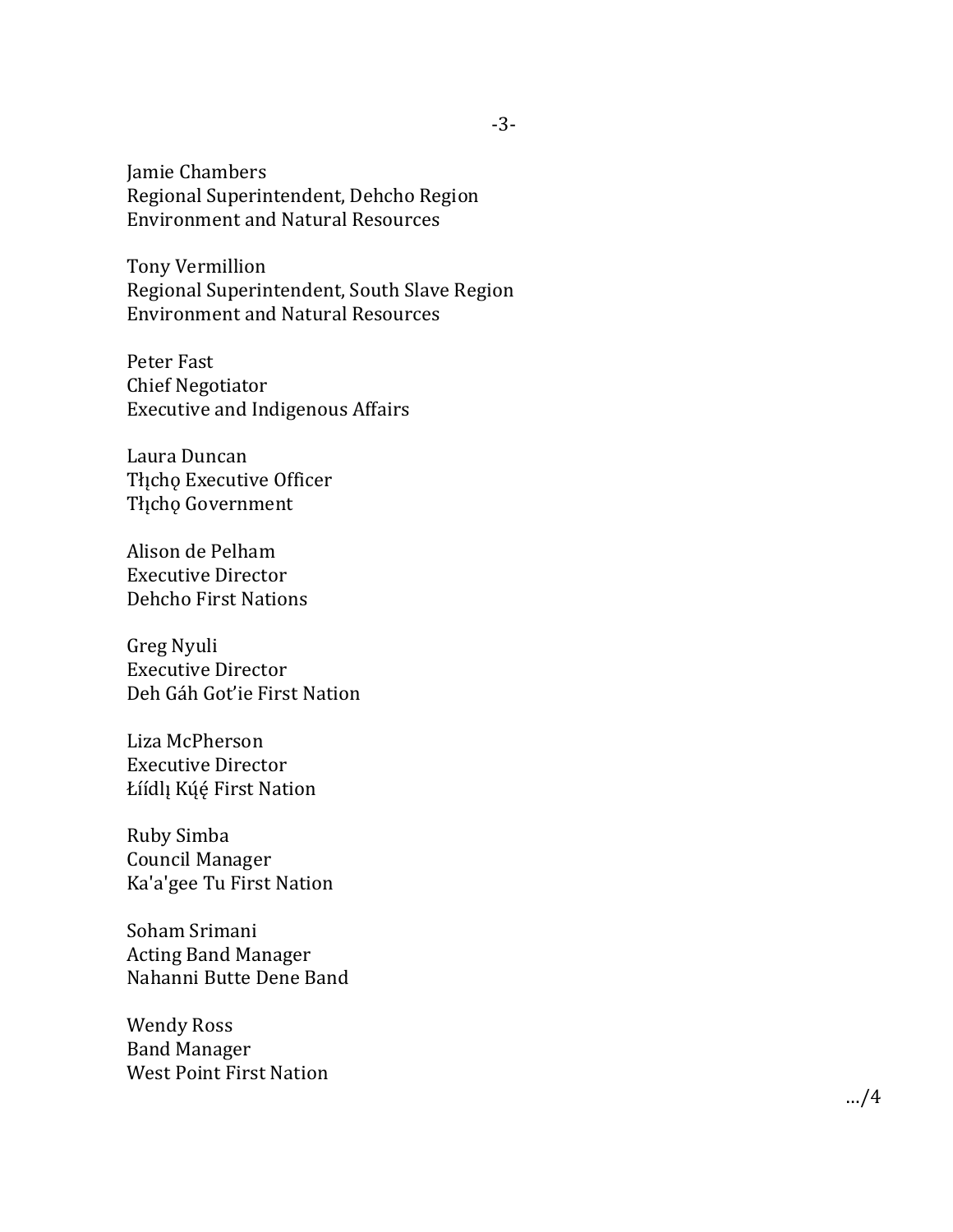Brad Morrissey Senior Administrative Officer Jean Marie River (Tthets'éhk'édél!) First Nation

Ruby Jumbo Band Manager Sambaa K'e First Nation

Kyle Clille Band Manager Pehdzéh Kí First Nation

Boyd Clark Advisor/Band Manager Acho Dene Koe First Nation

Holly Brewster Executive Assistant Dene Tha' First Nation

Ursula Vogt Executive Director Northwest Territory Métis Nation

Linda Piwowar Finance Manager Hay River Métis Government Council

Pearl Leishman Executive Director Fort Providence Métis Council

Lisa Lafferty Executive Director The Métis Association Local 52 – Fort Simpson, N.W.T.

Dieter Cazon Manager, Lands and Resources Łíídlį Kúę́ First Nation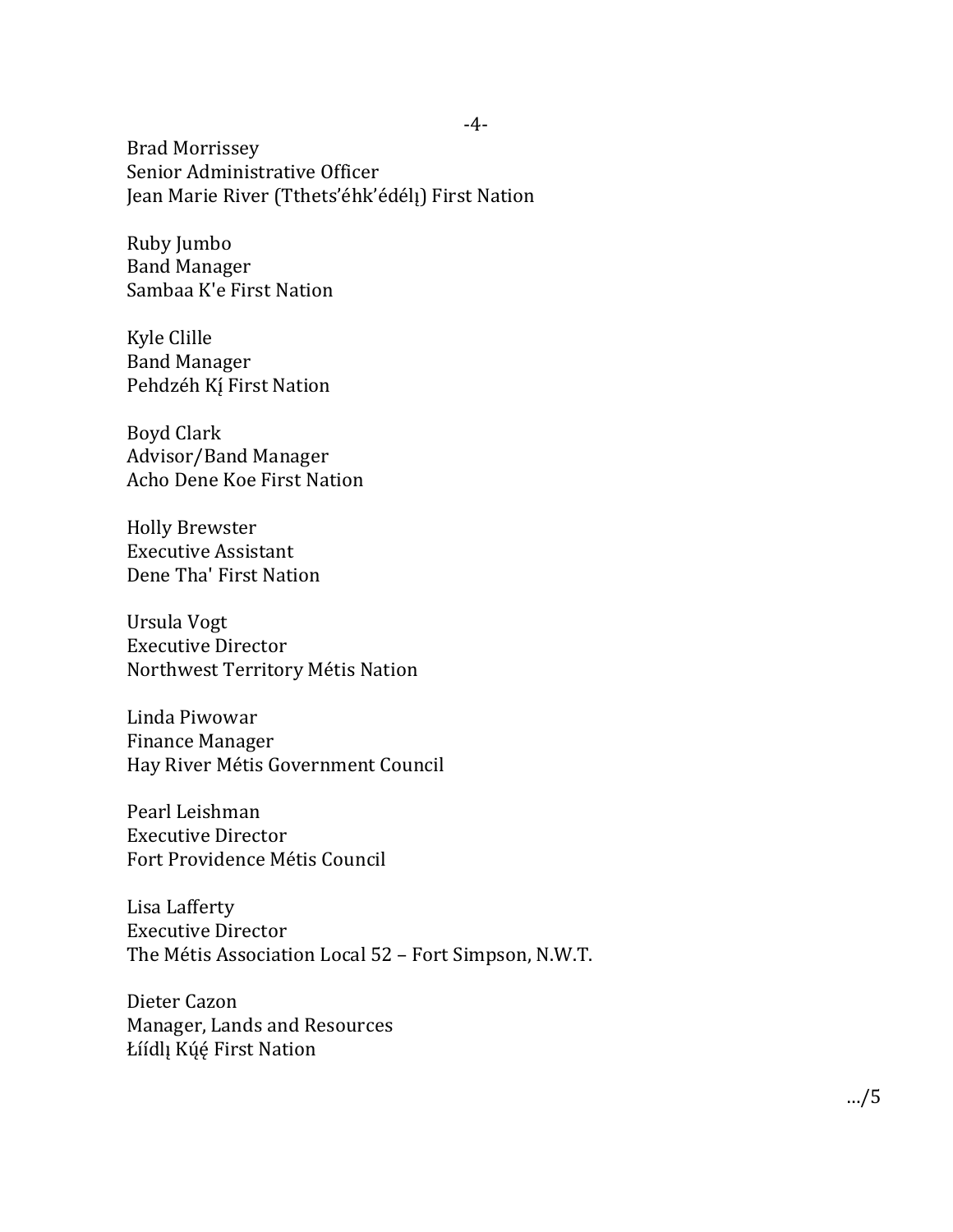Jessica Jumbo Environmental Coordinator Sambaa K'e First Nation

Debra Young Administrative Assistant North Slave Métis Alliance

Daniel Steiner Lands, Resources and Conservation Coordinator Pehdzéh Kí First Nation

Tim Heron Land and Resources Manager Northwest Territory Métis Nation

Paul Squires Chief Executive Officer Kátł'odeeche First Nation

Joseph Gormaly Environmental Program Manager Kátł'odeeche First Nation

Violet Camsell-Blondin Manager, Lands Regulation Tłįcho Government

Jess Hurtubise Environment Department Manager North Slave Métis Alliance

Trevor Teed Director of Lands & Environment Dene Nation

Susan Christie Senior Administrative Officer Hamlet of Fort Providence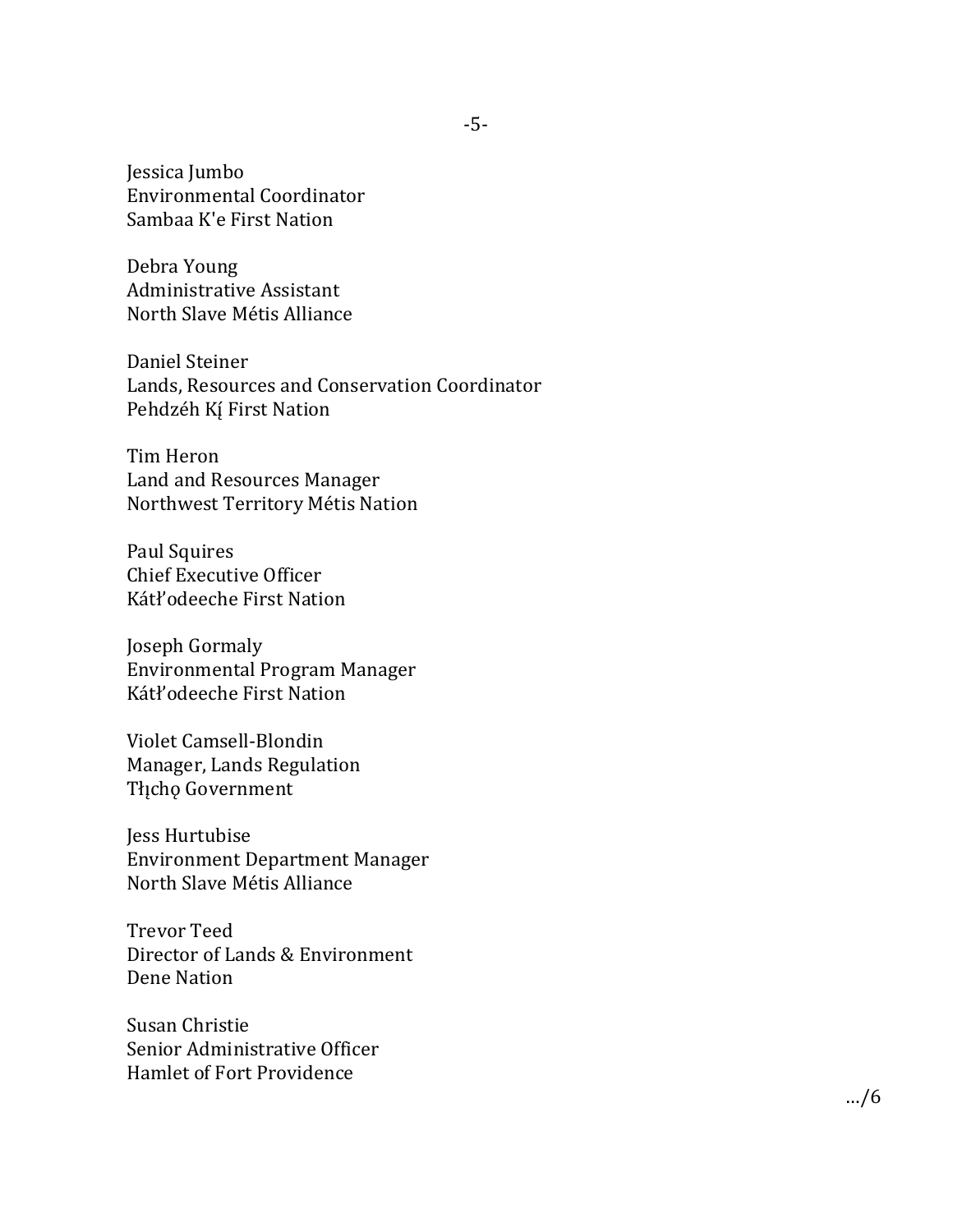Tammy Neal Senior Administrative Officer Hamlet of Enterprise

Glen Smith Senior Administrative Officer Town of Hay River

Darrel White Senior Administrative Officer Village of Fort Simpson

Curtis Coleman Acting Senior Administrative Officer Community Government of Behchokò

Adrian Paradis Senior Project Manager Canadian Northern Economic Development Agency

Megan Larose Environmental Specialist Crown-Indigenous Relations and Northern Affairs Canada

Michael Roesch Senior Program Manager Crown-Indigenous Relations and Northern Affairs Canada

Neil Fisher Team Leader, Hydro and Flows Regulatory Review Fisheries and Oceans Canada

Rick Gervais Fisheries Protection Biologist Fisheries and Oceans Canada

Glen Mackay Territorial Archaeologist Education, Culture and Employment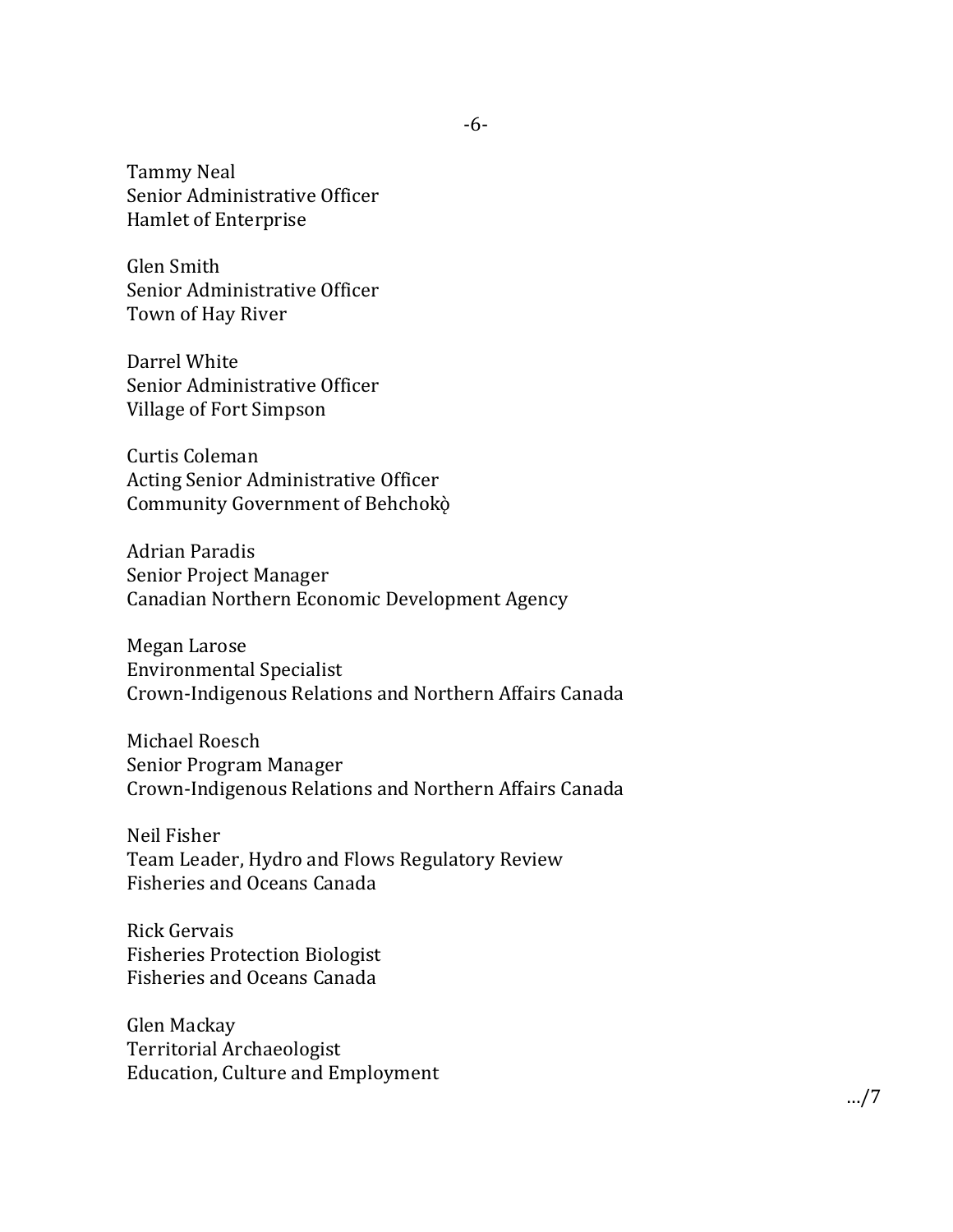Naomi Smethurst Assessment Archaeologist Education, Culture and Employment

Erin Goose Environmental Regulatory Analyst Environment and Natural Resources

Dane Mason Manager, Strategic Policy & Natural Resources Industry, Tourism and Investment

Dinah Elliot Senior Policy and Resource Analyst Industry, Tourism and Investment

Johnny Lennie Manager, Oil and Gas Rights Industry, Tourism and Investment

Alexis Campbell Environmental Analyst Infrastructure

Jon Posynick Manager of Environmental Affairs, Design and Technical Services Infrastructure

Melissa Pink Manager, Project Assessment Lands

Vanessa Stretch Manager, Territorial Land Administration Lands

Norman McCowan Resource Management Officer III Lands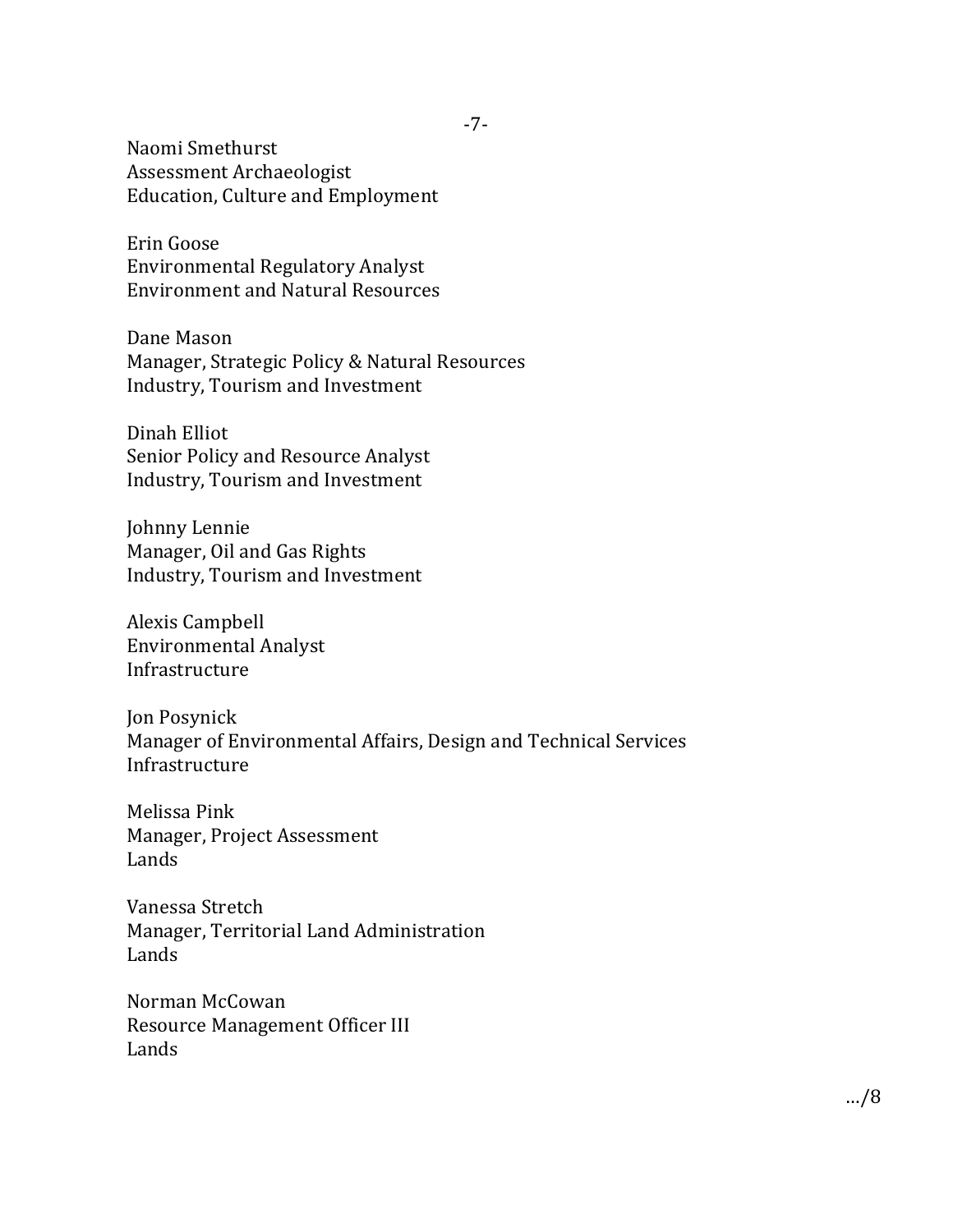Jayda Robillard Resource Management Officer II Lands

Gavin Olvera Manager, Community Infrastructure Planning Municipal and Community Affairs

Iqbal Arshad Engineering Team Lead Civil Municipal and Community Affairs

Justin Hazenberg Regional Superintendent Municipal and Community Affairs

Michael Kant Community Works Advisor Municipal and Community Affairs

Olivia Lee Manager, Infrastructure and Project Management Municipal and Community Affairs

Bob Head Manager Digaa Enterprises Ltd.

Joachim Bonnetrouge Chair Dehcho Land Use Planning Committee

Sophie Bonnetrouge Office Manager Dehcho Land Use Planning Committee

Priscilla Canadien Resource Manager Fort Providence Resource Management Board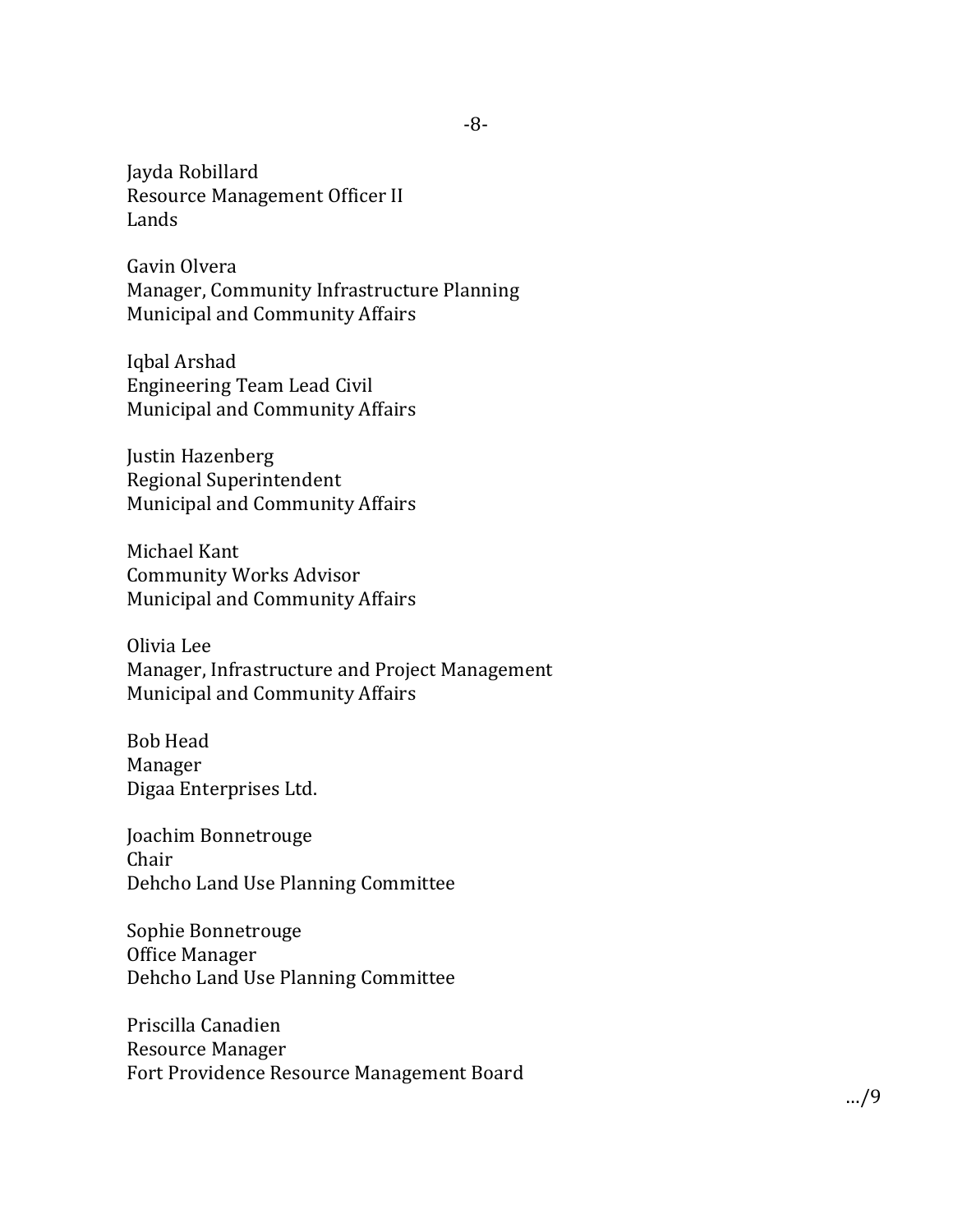Tom Hoefer Executive Director NWT & Nunavut Chamber of Mines

Pauline De Jong Executive Director, Office of the Regulator of Oil and Gas Operations **Justice** 

Shannon Allerston Regulatory Officer Mackenzie Valley Land and Water Board

Angela Love Regulatory Specialist Mackenzie Valley Land and Water Board

Chris Hotson Regulatory Manager Mackenzie Valley Land and Water Board

Mark Cliffe-Phillips Executive Director Mackenzie Valley Environmental Impact Review Board

Daniel Allaire Manager Environment and Natural Resources

Environmental Assessment Environment and Climate Change Canada

Fisheries Protection Program Fisheries and Oceans Canada

Environmental Health Health and Social Services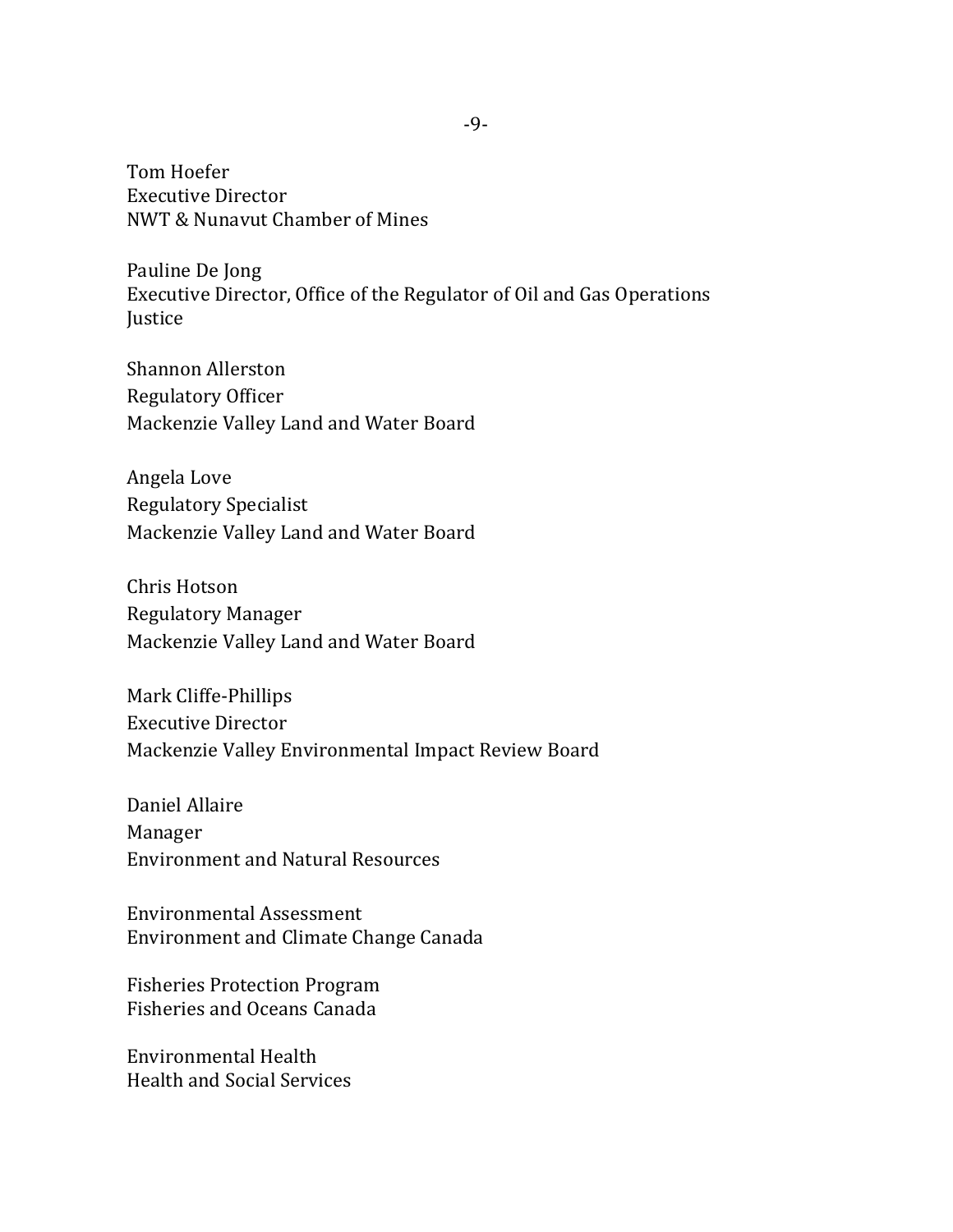## **DISTRIBUTION LIST**

Grand Chief Jackson Lafferty Tłįcho Government

Interim Grand Chief Stanley Sanguez Dehcho First Nations

Chief Michael Vandell Deh Gáh Got'ie First Nation

Chief Kele Antoine Łíídlı Kúé First Nation

Chief Lloyd Chicot Ka'a'gee Tu First Nation

Chief Steve Vital Nahanni Butte Dene Band

Chief Kenneth Cayen West Point First Nation

Chief Noleen Hardisty Jean Marie River (Tthets'éhk'édélı) First Nation

Chief Dolphus Jumbo Sambaa K'e First Nation

Chief Lloyd Moses Pehdzéh Kí First Nation

Chief April Martel Kátł'odeeche First Nation

Sub Chief Brenda Berreault Acho Dene Koe First Nation

Chief James Ahnassay Dene Tha' First Nation